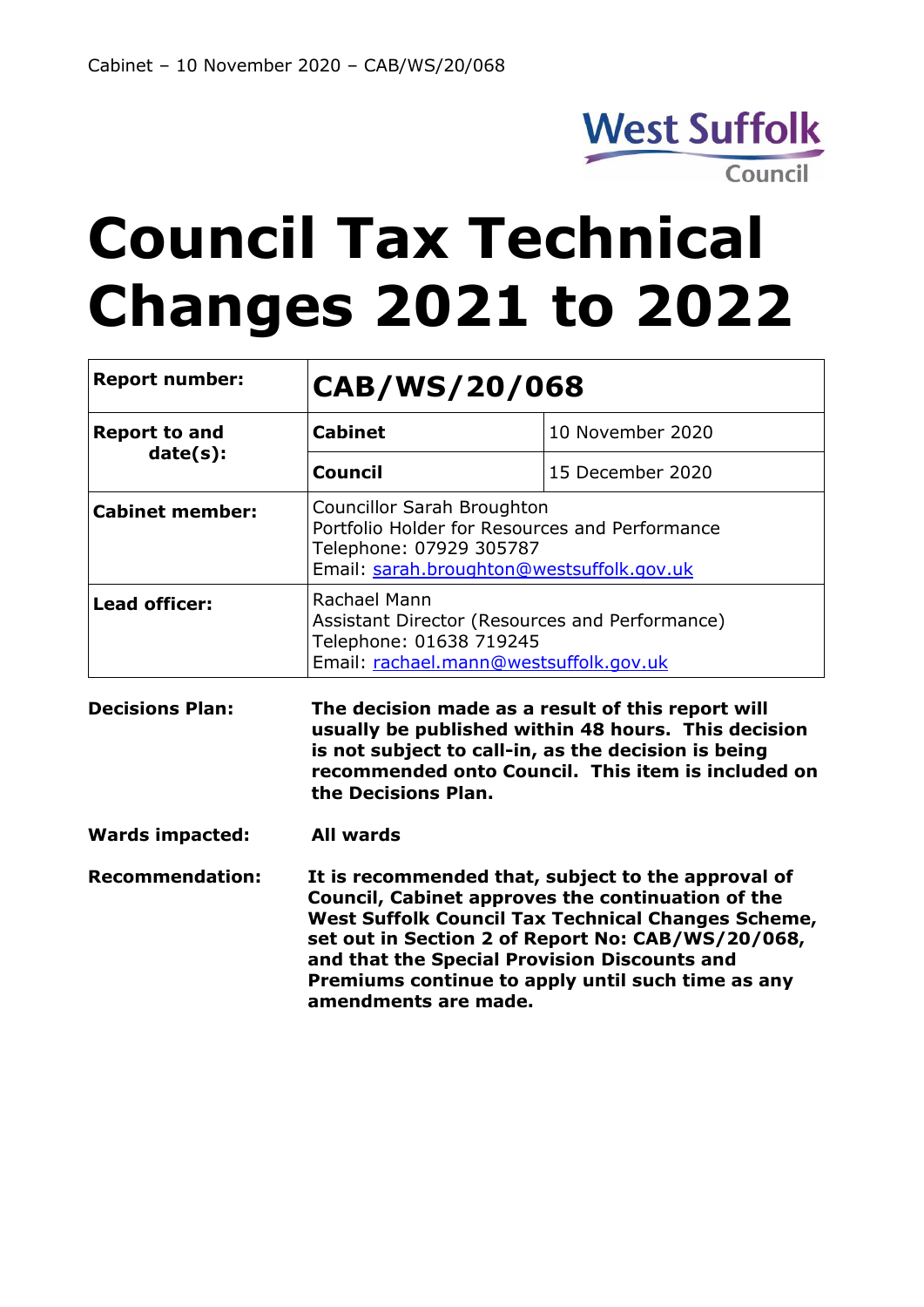#### **1. Context to this report**

- 1.1 Since April 2013, Councils have the discretion to charge up to 100% for some previously exempt properties, to charge up to 100% in respect of furnished empty properties (usually referred to as holiday homes), to charge up to 100% in respect of second homes and to charge up to 50% (100% from April 2019) empty homes premium for properties that had been empty for over 2 years. These discretions, which are provided under sections 11a and 11b of the Local Government Finance Act 1992, are described in this and previous council reports as the 'Council Tax Technical Changes'.
- 1.2 In offering these new powers Government was seeking to influence owners to bring empty homes back in to use as well as the ability for councils to increase council tax income.
- 1.3 This report provides an overview of the current Council Tax technical changes for continuation from April 2021.

#### **2. Proposals within this report**

2.1 The following table sets out the current scheme for West Suffolk Council, for continuation from April 2021.

| <b>West Suffolk Scheme</b>         |                                                                               |  |
|------------------------------------|-------------------------------------------------------------------------------|--|
| Empty, substantially unfurnished   | 100 per cent discount for 1 week<br>(fluctuates between 45 to 65 per<br>week) |  |
| Empty, unfurnished and undergoing  | 10 per cent discount for 12 months                                            |  |
| major repairs to render habitable  | (27 currently)                                                                |  |
| Second homes                       | 0 per cent discount (522 currently)                                           |  |
| Empty homes premium $-$ property   | 100 per cent premium - overall                                                |  |
| empty for 2 years but less than 5  | council tax charge 200 per cent                                               |  |
| years (from April 2019)            | $(135$ currently)                                                             |  |
| Empty homes premium - property     | 200 per cent premium - overall                                                |  |
| empty for 5 years but less than 10 | council tax charge 300 per cent (45                                           |  |
| years (from April 2020)            | currently)                                                                    |  |
| Empty homes premium - property     | 300 per cent premium - overall                                                |  |
| empty for 10 years or more (from   | council tax charge 400 per cent (25                                           |  |
| April 2021)                        | currently)                                                                    |  |

2.2 Properties that fall into the following categories do not attract the empty homes premium: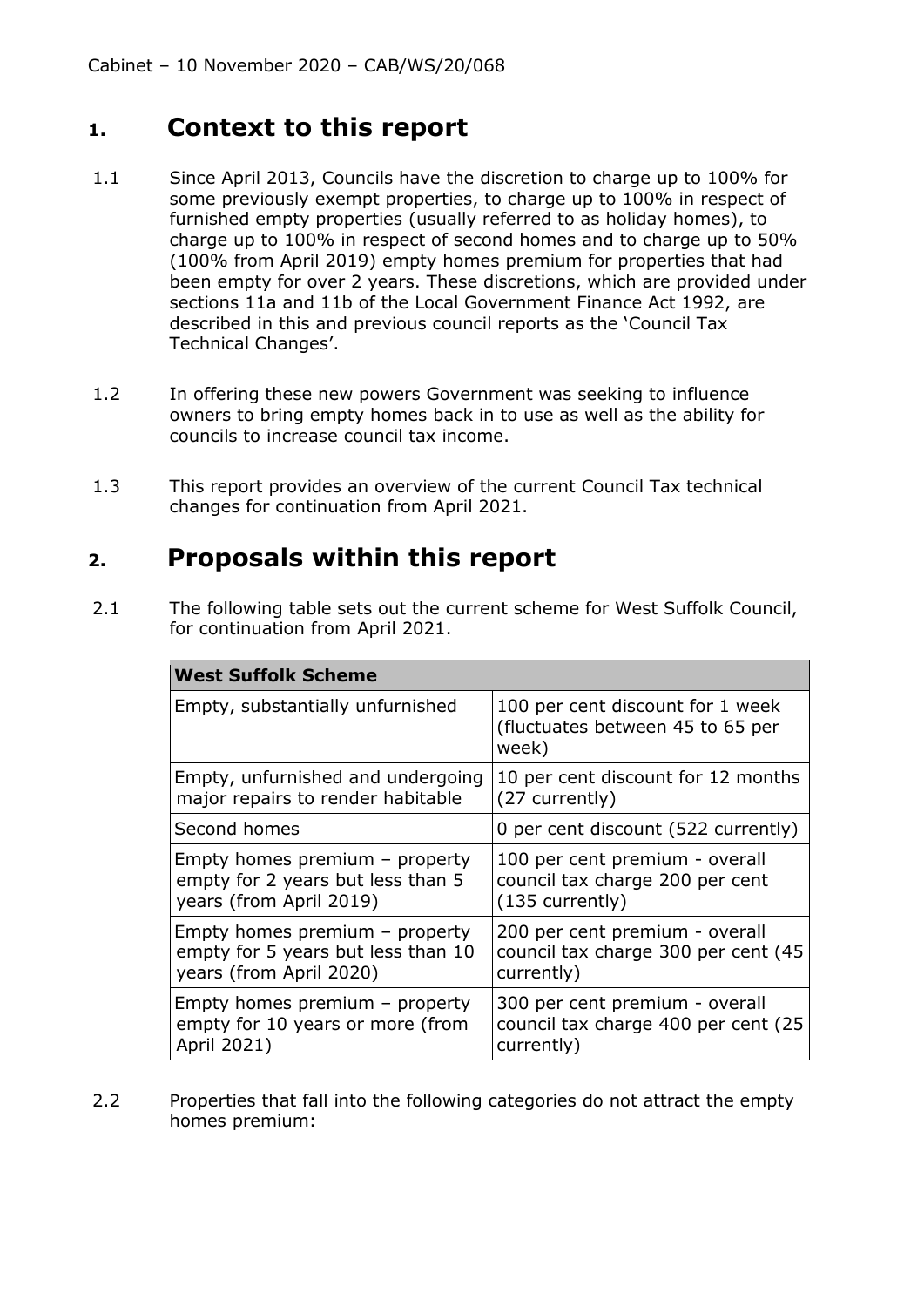- A property which is purchased through land registry at market value and where the new owners are unable to reside in the property due to its condition, where evidence of this situation by the new owners is produced – the premium will be waived for a maximum of 12 months from the date of purchase before reverting back to the appropriate level of premium prior to the waiver period.
- Where a property is actively being marketed for sale at market value the premium will be waived for a maximum of 24 months.
- Where a property has been inherited and the new owners are unable to reside in the property due to its condition, where evidence of this situation by the new owners is produced – the premium will be waived for a maximum of 12 months from the date of ownership before reverting back to the appropriate level of premium prior to the waiver period.
- Properties that are empty because of specific circumstances such as the owner being in care, prison or being the executor of an estate where probate has been granted (time limited).

## **3. Alternative options that have been considered**

3.1 The Council could consider not implementing the discounts or additional premiums that have been introduced in legislation. To do so would mean that West Suffolk was out of step with surrounding local authorities. It would also mean that we had not taken advantage of a significant policy instrument designed to encourage empty properties to be brought back into use. Given the level of housing need in West Suffolk, this would be a missed opportunity to increase the level of available housing.

## **4. Consultation and engagement undertaken**

4.1 No changes to the scheme are being proposed so there is no requirement for a consultation exercise.

## **5. Risks associated with the proposals**

5.1 No changes are being proposed therefore there are no new risks to consider.

## **6. Implications arising from the proposals**

6.1 No changes are being proposed therefore there are no new implications to consider.

## **7. Appendices referenced in this report**

7.1 None